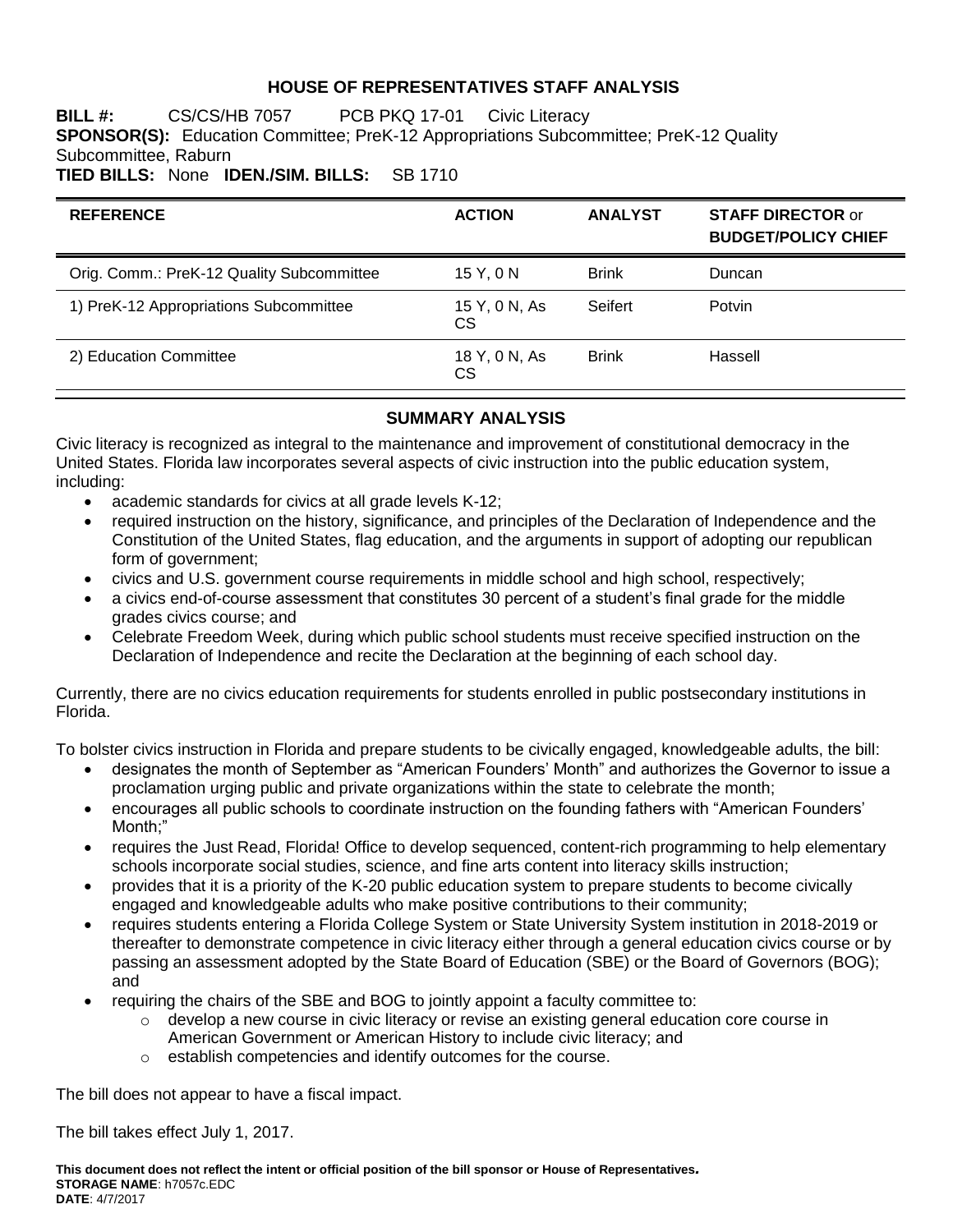# **FULL ANALYSIS**

# **I. SUBSTANTIVE ANALYSIS**

# A. EFFECT OF PROPOSED CHANGES:

#### **Present Situation**

#### Required Instruction

Florida law requires each district school board to provide instruction regarding the history, significance, and principles of the Declaration of Independence and the Constitution of the United States, flag education, and the arguments in support of adopting our republican form of government.<sup>1</sup> The law also requires districts to provide a character-development program in kindergarten through grade 12. Each school district must develop or adopt a curriculum for its K-12 character-development program and submit it to the Department of Education for approval.<sup>2</sup> The curriculum must "stress the qualities of patriotism; responsibility; citizenship; kindness; respect for authority, life, liberty and personal property; honesty; charity; self-control; racial, ethnic, and religious tolerance; and cooperation."<sup>3</sup> For grades 9-12, the character-development program must include instruction on:

- Developing leadership skills, interpersonal skills, organization skills, and research skills;
- Creating a resume;
- Developing and practicing the skills necessary for employment interviews;
- Managing stress and expectations; and
- Developing skills that enable students to become more resilient and self-motivated.<sup>4</sup>

# Civics Instruction

Currently, Florida's Next Generation Sunshine State Standards for social studies include civics content in kindergarten through grade 8 and in grades 9-12. $5$  The standards were initially adopted after a review process in 2008 and then revised in 2014 by the State Board of Education (SBE).<sup>6</sup>

Each middle grades student must successfully complete three middle school or higher courses in social studies in order to be promoted to high school.<sup>7</sup> One semester of the three courses must be in civics. Students enrolled in the civics course must take the statewide Civics end-of-course (EOC) assessment. The Civics EOC assessment, which was administered initially in the 2012-2013 school year, counts toward 30 percent of the student's course grade; however, students are not required to pass the assessment in order to be promoted. Results from the assessment are included in the school grades calculation for middle schools.<sup>8</sup>

The percentage of  $7<sup>th</sup>$  grade students achieving a Level 3 (passing score) or a Level 4 on the Civics EOC assessment has steadily increased since the 2013-14 school year.<sup>9</sup>

 $\overline{a}$ 

<sup>&</sup>lt;sup>1</sup> Section 1003.42(2)(a)-(d), F.S.

<sup>&</sup>lt;sup>2</sup> Section 1003.42(2)(s), F.S.

<sup>3</sup> *Id*.

 $^4$  *Id*.

<sup>&</sup>lt;sup>5</sup> See CPALMS, *Browse and Search Standards*, *http://www.cpalms.org/Public/search/Standard* (last visited Feb. 27, 2017) (providing the Next Generation Sunshine State Standards for each subject area, by grade level).

<sup>6</sup> *See* rule 6A-1.09401, F.A.C. *See also* Lou Frey Institute, *Civic Education in Florida: hearing before the House PreK-12 Quality Subcommittee* (Feb. 15, 2017), *available at* 

[http://www.myfloridahouse.gov/Sections/Documents/loaddoc.aspx?PublicationType=Committees&CommitteeId=2909&Session=201](http://www.myfloridahouse.gov/Sections/Documents/loaddoc.aspx?PublicationType=Committees&CommitteeId=2909&Session=2017&DocumentType=Meeting%20Packets&FileName=pkq%202-15-17.pdf) [7&DocumentType=Meeting%20Packets&FileName=pkq%202-15-17.pdf.](http://www.myfloridahouse.gov/Sections/Documents/loaddoc.aspx?PublicationType=Committees&CommitteeId=2909&Session=2017&DocumentType=Meeting%20Packets&FileName=pkq%202-15-17.pdf)

<sup>7</sup> Section 1003.4156(1)(c), F.S.

<sup>8</sup> *See* ss. 1003.4156(1)(c), 1008.34(3)(b)1.i., F.S.

**STORAGE NAME**: h7057c.EDC **PAGE: 2** 9 Florida Department of Education, PK-12 Education Information Portal: *Civics EOC*,<https://edstats.fldoe.org/SASPortal/public> (last visited Feb. 27, 2017).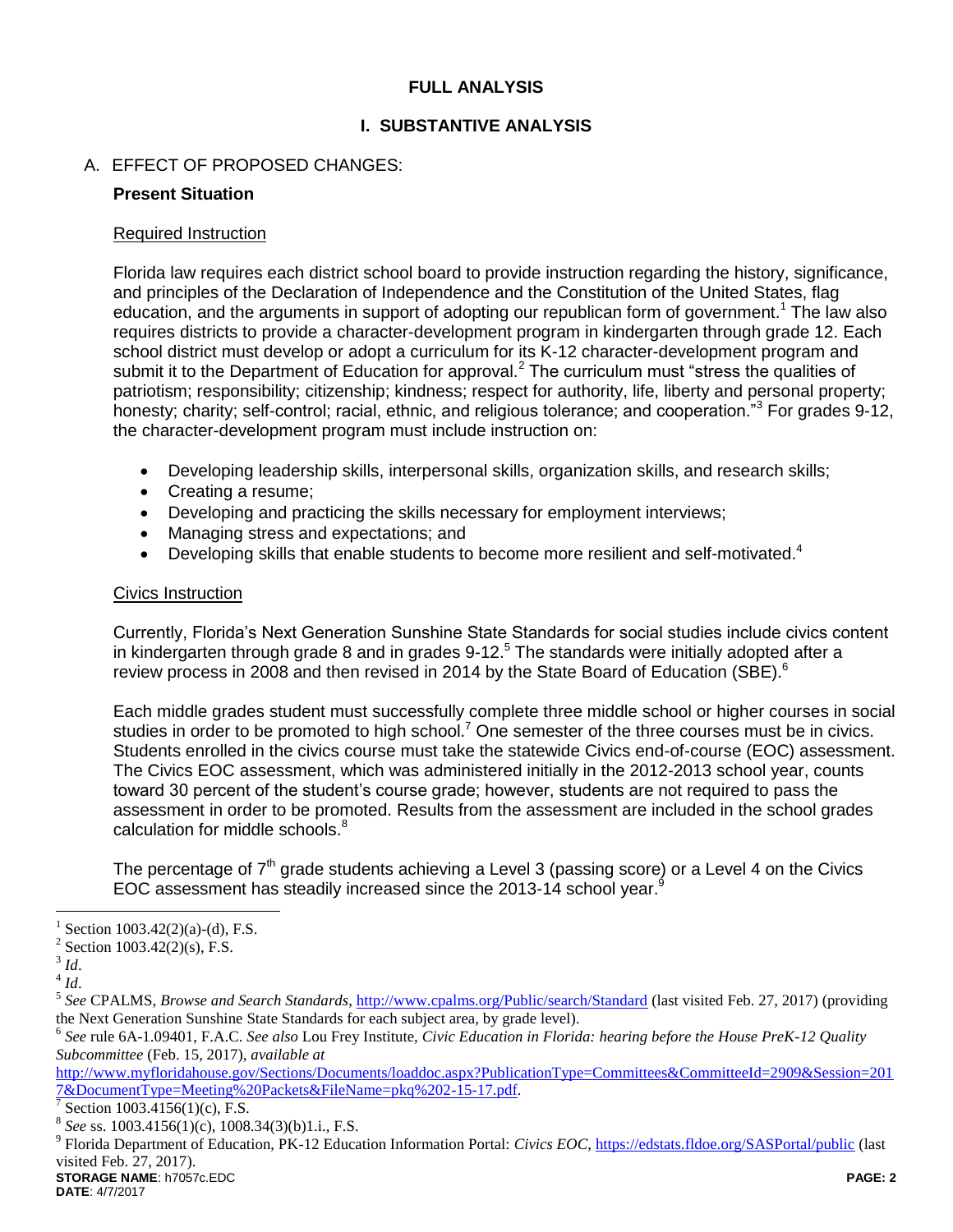

In addition to the middle grades civics requirement, each public high school student must earn a onehalf course credit each in U.S. Government and economics, including financial literacy, and one credit each in World History and U.S. History.<sup>10</sup> Like middle grades Civics, the U.S. History course includes an EOC assessment that counts as 30 percent of a student's final course grade.<sup>11</sup>

Although the law provides for civics-related academic standards and promotion and graduation requirements, there is no postsecondary civics course requirement in Florida.<sup>12</sup> Currently, students entering postsecondary education at a Florida College System (FCS) or State University System (SUS) institution must complete at least one social sciences course as part of the general education core course requirement.<sup>13</sup> The six courses that students can select to satisfy the social sciences requirement include:

- American History;
- Government:
- Economics:
- Anthropology;
- Sociology: and
- Psychology.<sup>14</sup>

Of the FCS and SUS students who took a general education core course in social sciences in the 2014- 2015 school year, only 16 percent took Government. The most popular social sciences course was Psychology, in which 35 percent of the students enrolled.<sup>15</sup> Currently, only nine states have postsecondary civics education requirements, including Texas, Oklahoma, Utah, Arkansas, California, Georgia, Massachusetts, Missouri, and Nevada.<sup>16</sup>

[http://www.myfloridahouse.gov/Sections/Documents/loaddoc.aspx?PublicationType=Committees&CommitteeId=2909&Session=201](http://www.myfloridahouse.gov/Sections/Documents/loaddoc.aspx?PublicationType=Committees&CommitteeId=2909&Session=2017&DocumentType=Meeting%20Packets&FileName=pkq%202-15-17.pdf) [7&DocumentType=Meeting%20Packets&FileName=pkq%202-15-17.pdf.](http://www.myfloridahouse.gov/Sections/Documents/loaddoc.aspx?PublicationType=Committees&CommitteeId=2909&Session=2017&DocumentType=Meeting%20Packets&FileName=pkq%202-15-17.pdf)

 $\overline{a}$  $10$  Section 1003.4282(3)(d), F.S.

<sup>11</sup> *Id*.

<sup>&</sup>lt;sup>12</sup> Office of Program Policy Analysis and Government Accountability, *OPPAGA Research on Postsecondary Civics Education*: *hearing before the House PreK-12 Quality Subcommittee* (Feb. 15, 2017), *available at* 

<sup>13</sup> *See* s. 1007.25(3), F.S.

<sup>&</sup>lt;sup>14</sup> See rule 6A-14.0303(1)(e), F.A.C. (establishing FCS general core course options for social sciences); Florida Board of Governors Regulation 8.005(1)(e) (establishing SUS general core course options for social sciences).

<sup>&</sup>lt;sup>15</sup> Office of Program Policy Analysis and Government Accountability, *OPPAGA Research on Postsecondary Civics Education*: *hearing before the House PreK-12 Quality Subcommittee* (Feb. 15, 2017), *available at* 

[http://www.myfloridahouse.gov/Sections/Documents/loaddoc.aspx?PublicationType=Committees&CommitteeId=2909&Session=201](http://www.myfloridahouse.gov/Sections/Documents/loaddoc.aspx?PublicationType=Committees&CommitteeId=2909&Session=2017&DocumentType=Meeting%20Packets&FileName=pkq%202-15-17.pdf) [7&DocumentType=Meeting%20Packets&FileName=pkq%202-15-17.pdf.](http://www.myfloridahouse.gov/Sections/Documents/loaddoc.aspx?PublicationType=Committees&CommitteeId=2909&Session=2017&DocumentType=Meeting%20Packets&FileName=pkq%202-15-17.pdf)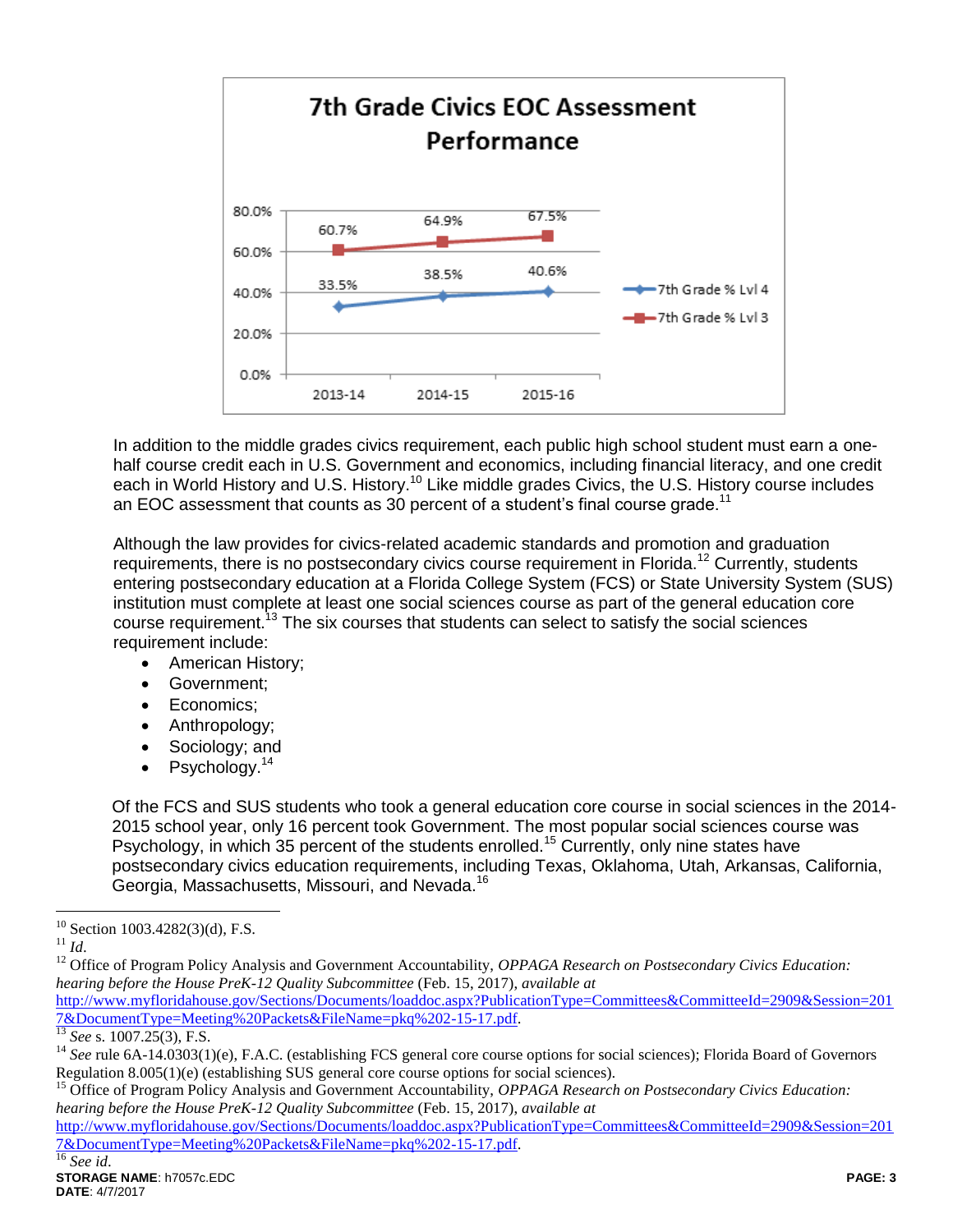Without a postsecondary requirement for demonstrating competence in civics, little data exists on the effectiveness of K-12 civics instruction and accountability initiatives.

#### Background Knowledge

Research has shown that a student's background knowledge—the prior knowledge students need to master new ideas—is positively correlated with his or her ability to comprehend text, remember new concepts, and solve problems.<sup>17</sup> This is because a person with a broad depth of background knowledge and a knowledge-related vocabulary can successfully make the necessary inferences to understand texts, express viewpoints, and apply knowledge.<sup>18</sup> Generally, the earlier children develop a large vocabulary, the greater their reading comprehension will be in later grades. Because developing a vocabulary is a gradual process, it must begin in early grades to put students in a position for reading success.<sup>19</sup>

Studies have shown that K-3 teachers spend only 16 minutes on social studies each day, with daily science instruction receiving 19 minutes. The difference in time spent on instruction in literacy skills as compared to science and social studies instruction has been associated with students' decreased reading comprehension.<sup>20</sup>

| Average Number of Minutes per Day Spent Teaching<br>Each Subject in Self-Contained Classes, by Grades |            |            |  |
|-------------------------------------------------------------------------------------------------------|------------|------------|--|
|                                                                                                       | Grades K-3 | Grades 4-6 |  |
| <b>Reading/Language Arts</b>                                                                          | 89 mins.   | 83 mins.   |  |
| <b>Mathematics</b>                                                                                    | 54 mins.   | 61 mins.   |  |
| <b>Science</b>                                                                                        | 19 mins.   | 24 mins.   |  |
| <b>Social Studies</b>                                                                                 | 16 mins.   | 21 mins.   |  |

Only teachers who indicated they teach reading/language arts, mathematics, science and social studies to one class of students were included in these analyses.

Some districts, such as the Washington D.C. public school system, have adopted English language arts scope and sequence guides to help integrate information-rich texts covering social studies, science, and literary content in order to gradually develop a broad base of student knowledge.<sup>22</sup> The State of New York has adopted a model Core Knowledge Language Arts curriculum to help local districts increase background knowledge and literacy skills for students in kindergarten through grade  $2.^{23}$  Students in New York classrooms that participated in a 3-year pilot program using the curriculum

 $\frac{21}{21}$ *Id* at 5.

 $\overline{a}$ 

21

<sup>17</sup> Daniel Wilingham, *How Knowledge Helps*,<http://www.aft.org/periodical/american-educator/spring-2006/how-knowledge-helps> (last visited Feb. 28, 2017).

<sup>&</sup>lt;sup>18</sup> See Doug Lemov, *How Knowledge Powers Reading*, [http://www.ascd.org/publications/educational-](http://www.ascd.org/publications/educational-leadership/feb17/vol74/num05/How-Knowledge-Powers-Reading.aspx)

[leadership/feb17/vol74/num05/How-Knowledge-Powers-Reading.aspx](http://www.ascd.org/publications/educational-leadership/feb17/vol74/num05/How-Knowledge-Powers-Reading.aspx) (last visited Feb. 28, 2017). *See also* E.D. Hirsch, Jr., *Building Knowledge: The Case for Bringing Content into the Language Arts Block and for a Knowledge-Rich Curriculum Core for all Children*[, http://www.aft.org/periodical/american-educator/spring-2006/building-knowledge](http://www.aft.org/periodical/american-educator/spring-2006/building-knowledge) (last visited Feb. 28, 2017). <sup>19</sup> *See id*.

<sup>20</sup> Knowledge Matters Campaign, *Restoring Wonder and Excitement to the Classroom* (2012) at 5, *available at*  [http://knowledgematterscampaign.org/wp-content/uploads/2016/03/WhyKnowledgeMatters-1.pdf.](http://knowledgematterscampaign.org/wp-content/uploads/2016/03/WhyKnowledgeMatters-1.pdf)

<sup>22</sup> *See, e.g.*, District of Columbia Public Schools, *Scope and Sequence: Fifth Grade* (2014), *available at* 

[http://dcps.dc.gov/sites/default/files/dc/sites/dcps/publication/attachments/SY14-15%20ELA%20Grade%205%20SAS.pdf.](http://dcps.dc.gov/sites/default/files/dc/sites/dcps/publication/attachments/SY14-15%20ELA%20Grade%205%20SAS.pdf)

**STORAGE NAME**: h7057c.EDC **PAGE: 4** <sup>23</sup> New York State Education Department, *New York State ELA Curriculum*,<https://www.engageny.org/english-language-arts> (last visited Feb. 28, 2017).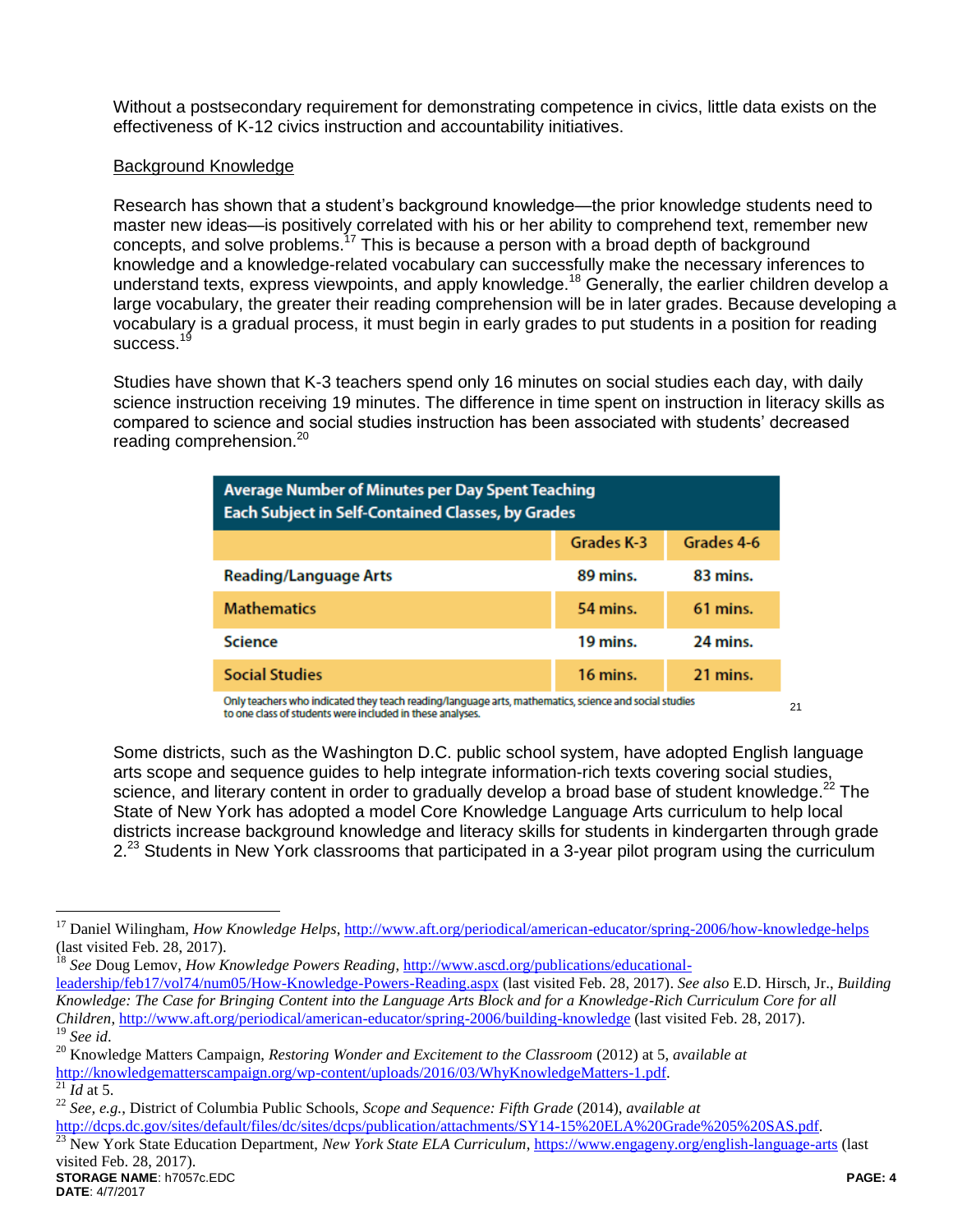were shown to have greater gains in reading, science, and social studies than students in comparison schools.<sup>24</sup>

#### Just Read, Florida! Office

In 2001, Florida Governor Jeb Bush established the Just Read, Florida! initiative, which aimed at helping students become successful, independent readers.<sup>25</sup> The Legislature formally created the Just Read, Florida! Office within the Department of Education in 2006.<sup>26</sup>

Among other things, the Office must:

- create multiple designations of effective reading instruction, with accompanying credentials, which encourage all teachers to integrate reading instruction into their content areas;
- train K-12 teachers and school principals on effective content-area-specific reading strategies (these strategies must be developed for all content areas in the K-12 curriculum-- for secondary teachers, emphasis must be on technical text);
- provide parents with information and strategies for assisting their children in reading in the content area;
- work with the Florida Center for Reading Research to provide information on research-based reading programs and effective reading in the content area strategies;
- periodically review teacher certification examinations, including alternative certification exams, to ascertain whether the examinations measure the skills needed for research-based reading instruction and instructional strategies for teaching reading in the content areas; and
- work with initial teacher preparation programs to integrate research-based reading instructional strategies and reading in the content area instructional strategies into teacher preparation programs. 27

# **Effect of Proposed Changes**

The bill designates the month of September as "American Founders' Month" and authorizes the Governor to issue a proclamation urging public and private organizations within the state to celebrate the month. The bill encourages all public schools in the state to coordinate instruction related to the nation's founding fathers with "American Founders' Month."

The bill revises the statutory priorities for Florida's K-20 education system under s. 1000.03, F.S., to expressly state that it is a priority of the system to prepare students to become "civically engaged and knowledgeable adults who make positive contributions to their community."

To help increase background knowledge and literacy skills, the bill requires the Just Read, Florida! Office to develop and provide access to sequenced, content-rich curriculum programming, instructional practices, and resources that help elementary schools use state-adopted instructional materials to increase students' background knowledge and literacy skills, including attainment of the Next Generation Sunshine State Standards in social studies, science, and the arts.

The bill also requires that, beginning with the 2018-2019 school year, students who enter a FCS or SUS institution for the first time demonstrate competency in civic literacy. Competency may be demonstrated either by completion of a civic literacy course or by passing an assessment adopted in state board rule or in Board of Governors (BOG) regulation depending on the type of institution in which the student is enrolled. The chair of the SBE and the chair of the BOG, or their respective designees, must jointly appoint a faculty committee to:

 $\overline{a}$ 

<sup>24</sup> The Core Knowledge Foundation, *The NYC Core Knowledge Early Literacy Pilot* (2012) at 13, *available at*  [http://www.coreknowledge.org/mimik/mimik\\_uploads/documents/712/CK%20Early%20Literacy%20Pilot%203%2012%2012.pdf.](http://www.coreknowledge.org/mimik/mimik_uploads/documents/712/CK%20Early%20Literacy%20Pilot%203%2012%2012.pdf)

Exec. Order No. 01-260 (2001).

<sup>&</sup>lt;sup>26</sup> Section 8, ch. 2006-74, L.O.F.<br><sup>27</sup> Section 1001 215 F.S.

**STORAGE NAME**: h7057c.EDC **PAGE: 5** Section 1001.215, F.S.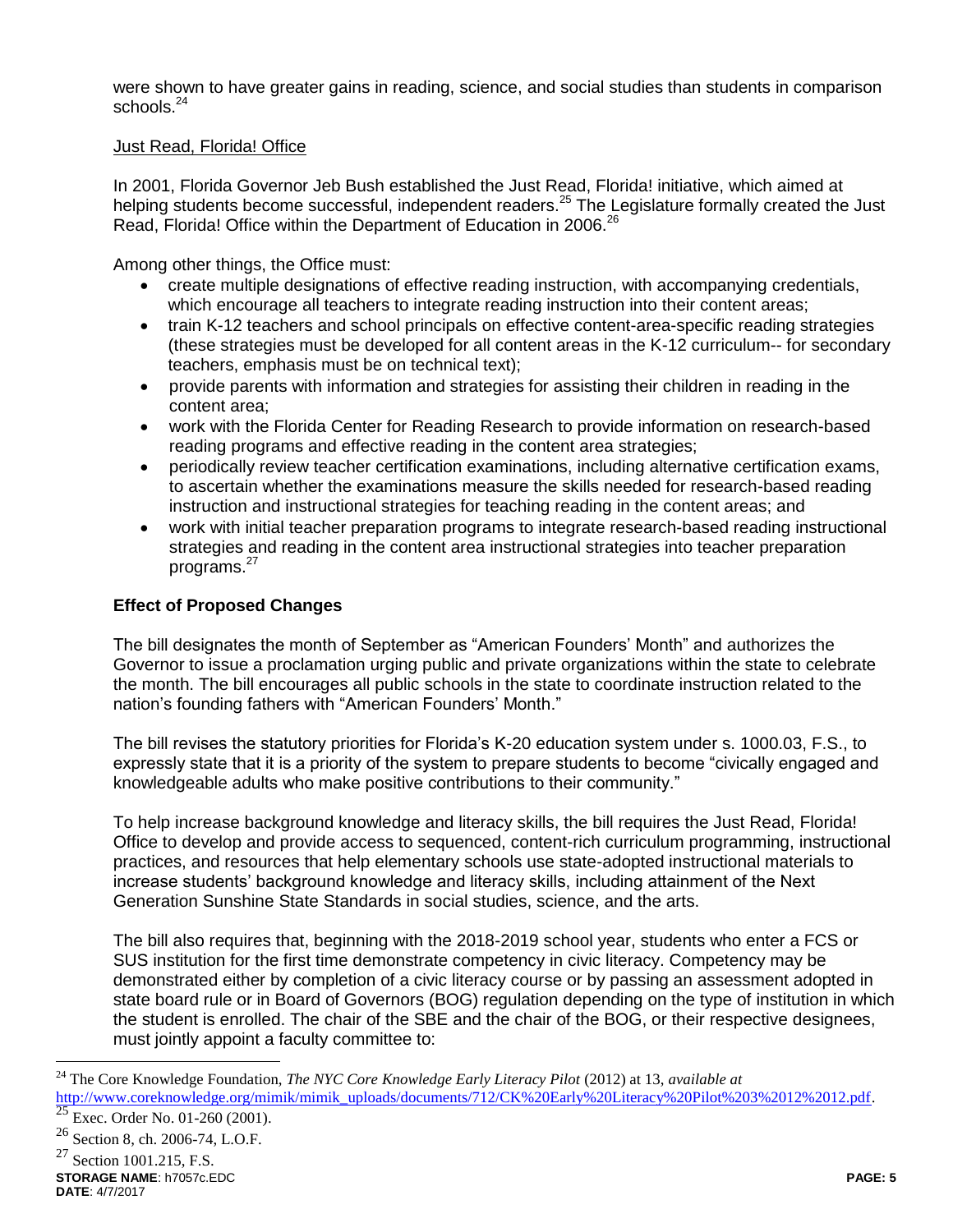- develop a new course in civic literacy or revise an existing general education core course in American Government or American History to include civic literacy; and
- establish course competencies and identify outcomes that include, at a minimum:
	- $\circ$  an understanding of the basic principles of American democracy and how they are applied in our nation's republican form of government;
	- o an understanding of the U.S. Constitution;
	- $\circ$  knowledge of the founding documents and how they have shaped the nature and functions of our institutions of self-governance; and
	- o an understanding of landmark Supreme Court cases and their impact on law and society.

The assessment must be an existing assessment that measures competencies consistent with the minimum course competencies under the bill.

# B. SECTION DIRECTORY:

Section 1. Creates s. 683.1455, F.S., designating the month of September as "American Founders' Month."

Section 2. Amends s. 1000.03, F.S., revising the priorities of Florida's K-20 education system.

Section 3. Amends s. 1001.215, F.S., revising the duties of the Just Read, Florida! Office to including developing and providing access to certain resources for elementary schools.

Section 4. Amends s. 1003.44, F.S., encouraging districts to provide instruction on founding fathers during "American Founders' Month."

Section 5. Amends s. 1007.25, F.S., providing that postsecondary students must demonstrate competency in civic literacy; providing requirements for demonstrating competency in civic literacy; providing for the development of a new course or revision of an existing course in civic literacy; providing for the establishment of course competencies.

Section 6. Amends s. 943.22, F.S., conforming a cross reference.

Section 7. Amends s. 1001.64, F.S., conforming cross references.

Section 8. Provides an effective date.

# **II. FISCAL ANALYSIS & ECONOMIC IMPACT STATEMENT**

# A. FISCAL IMPACT ON STATE GOVERNMENT:

1. Revenues:

None.

2. Expenditures:

None.

- B. FISCAL IMPACT ON LOCAL GOVERNMENTS:
	- 1. Revenues:

None.